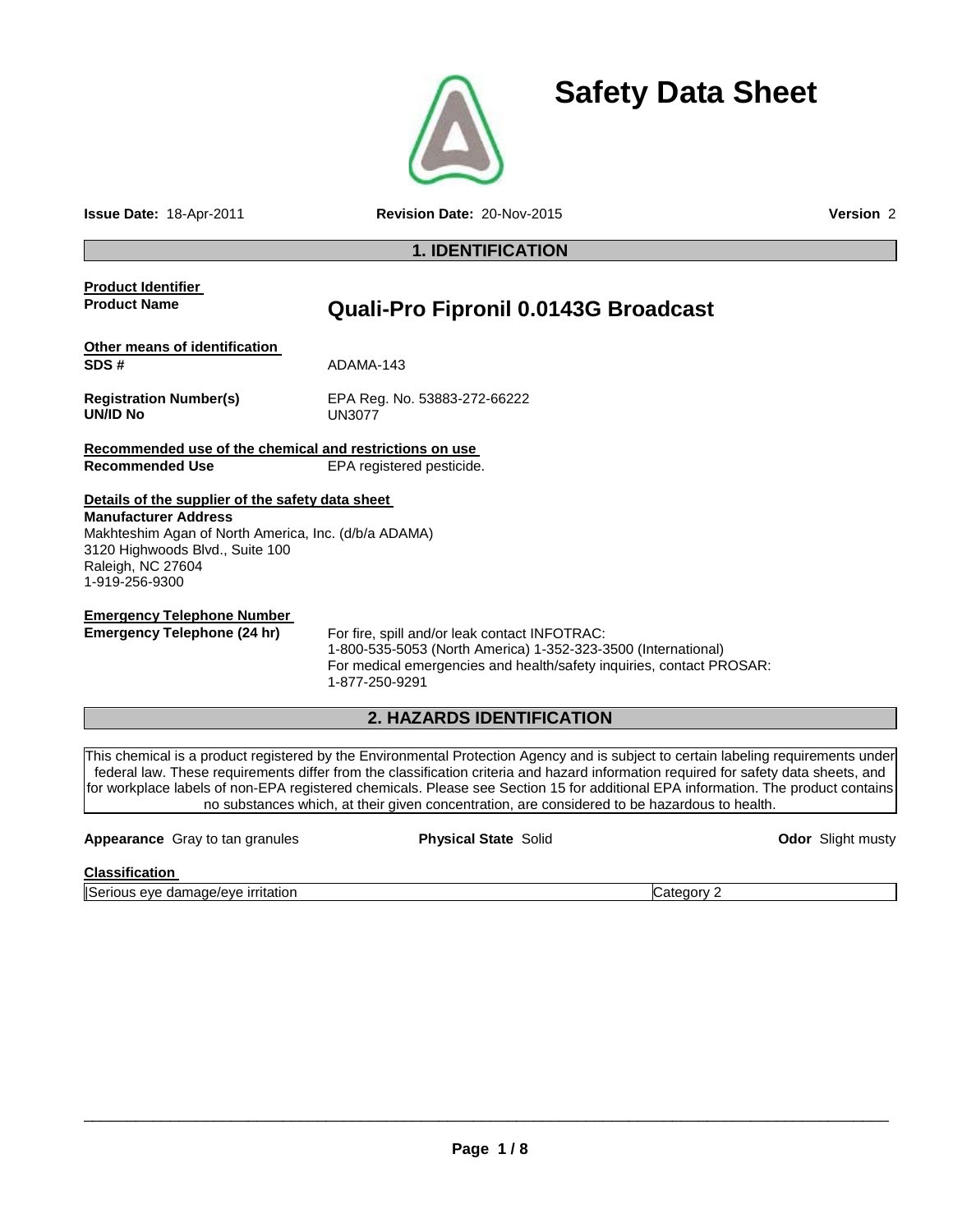**Signal Word** Warning

#### **Hazard Statements**

Causes serious eye irritation



#### **Precautionary Statements – Prevention**

Wash hands, face, and any exposed skin thoroughly after handling Wear eye/face protection

#### **Precautionary Statements – Response**

IF IN EYES: Rinse cautiously with water for several minutes. Remove contact lenses, if present and easy to do. Continue rinsing If eye irritation persists: Get medical advice/attention

\_\_\_\_\_\_\_\_\_\_\_\_\_\_\_\_\_\_\_\_\_\_\_\_\_\_\_\_\_\_\_\_\_\_\_\_\_\_\_\_\_\_\_\_\_\_\_\_\_\_\_\_\_\_\_\_\_\_\_\_\_\_\_\_\_\_\_\_\_\_\_\_\_\_\_\_\_\_\_\_\_\_\_\_\_\_\_\_\_\_\_\_\_

### **3. COMPOSITION/INFORMATION ON INGREDIENTS**

| Name<br>⊶nem.<br>піся<br>_____ | -л<br>-NG<br>$\cdot$ | ∘%<br>We<br>nt              |
|--------------------------------|----------------------|-----------------------------|
| --<br>-ipronil                 | , ווי<br>-מחו<br>╯   | $\sim$<br>$-$<br><i>,.u</i> |

# **4. FIRST-AID MEASURES**

| <b>First Aid Measures</b>                  |                                                                                                                                                                                                               |
|--------------------------------------------|---------------------------------------------------------------------------------------------------------------------------------------------------------------------------------------------------------------|
| <b>General Advice</b>                      | When possible, have the product container or label with you when calling a poison control<br>center or doctor or going for treatment.                                                                         |
| <b>Eye Contact</b>                         | IF IN EYES: Rinse cautiously with water for several minutes. Remove contact lenses, if<br>present and easy to do. Continue rinsing. Call a poison control center or doctor for<br>treatment advice.           |
| <b>Skin Contact</b>                        | IF ON SKIN (or hair): Remove/Take off immediately all contaminated clothing. Rinse skin<br>with water/shower. Take off contaminated clothing. Call a poison control center or doctor for<br>treatment advice. |
| Inhalation                                 | Give oxygen if breathing is difficult. If breathing has stopped, call 911, give artificial<br>respiration. Call a poison control center or doctor for further treatment advice.                               |
| Ingestion                                  | IF SWALLOWED: call a poison control center or physician immediately. Do not induce<br>vomiting, unless directed by medical personnel. Never give anything by mouth to an<br>unconscious person.               |
| <b>Most important symptoms and effects</b> |                                                                                                                                                                                                               |
| Symptoms                                   | Exposed individuals may experience eye tearing redness and discomfort May cause skin                                                                                                                          |

**Symptoms** Exposed individuals may experience eye tearing, redness and discomfort. May cause skin irritation with redness and swelling. Inhalation may cause shortness of breath and respiratory irritation. Harmful if ingested. May cause drowsiness, involuntary shaking, shortness of breath, convulsions, excitement. Inhalation may aggravate respiratory problems. May aggravate pre-existing skin conditions. Symptoms of Poisoning: In severe cases of overexposure by oral ingestion, lethargy, muscle tremors, and in extreme cases, possible convulsions may occur.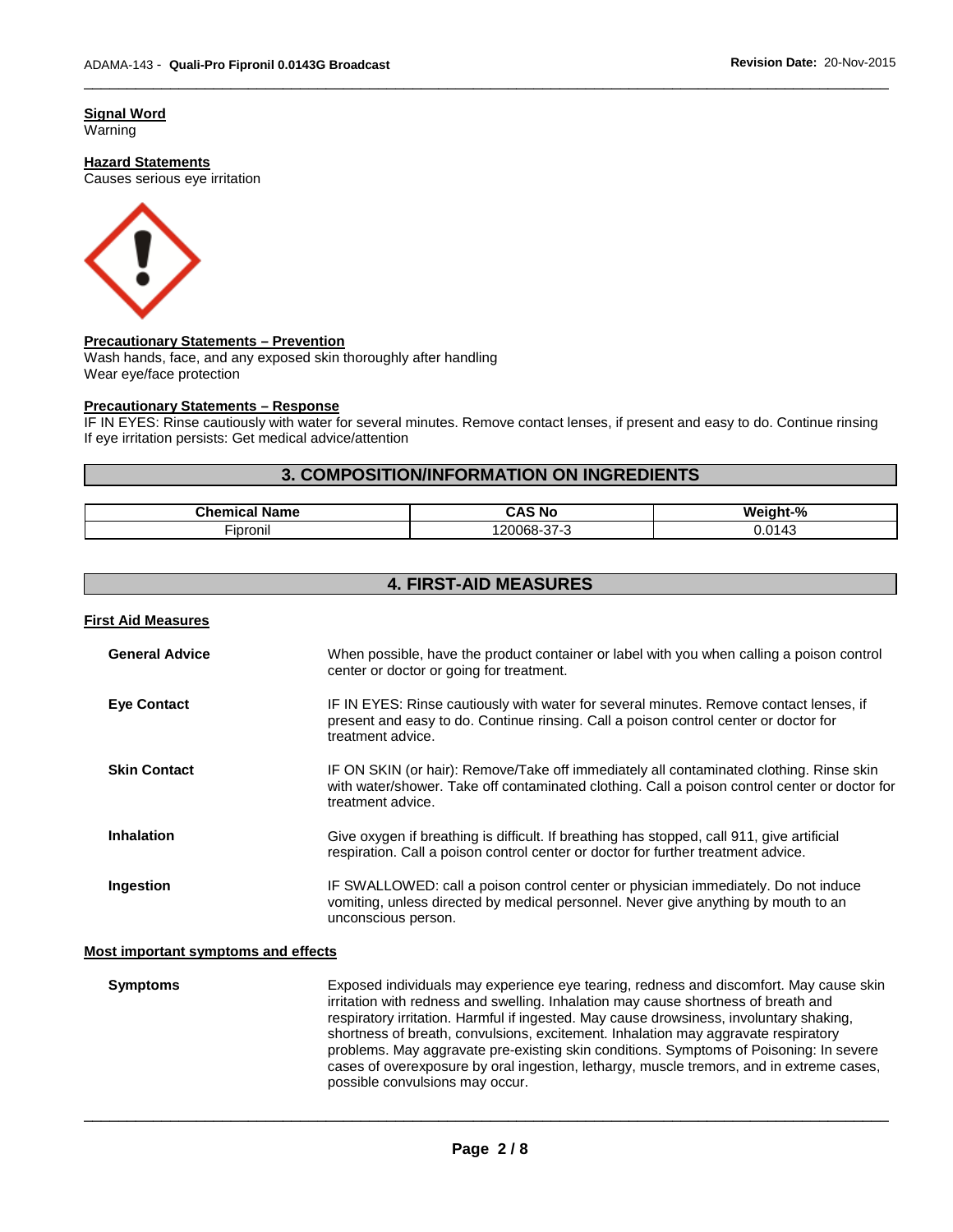#### **Indication of any immediate medical attention and special treatment needed**

**Notes to Physician**  Treat symptomatically.

# **5. FIRE-FIGHTING MEASURES**

\_\_\_\_\_\_\_\_\_\_\_\_\_\_\_\_\_\_\_\_\_\_\_\_\_\_\_\_\_\_\_\_\_\_\_\_\_\_\_\_\_\_\_\_\_\_\_\_\_\_\_\_\_\_\_\_\_\_\_\_\_\_\_\_\_\_\_\_\_\_\_\_\_\_\_\_\_\_\_\_\_\_\_\_\_\_\_\_\_\_\_\_\_

#### **Suitable Extinguishing Media**

See below for suitable extinguishing media based on size of fire.

**Small Fire** Dry chemical or CO<sub>2</sub>.

Large Fire **Large Fire Large Fire Large Fire Large Fire** 

**Unsuitable Extinguishing Media** Not determined.

#### **Specific Hazards Arising from the Chemical**

Not determined.

**Hazardous Combustion Products** During a fire, irritating and highly toxic gases may be generated by thermal decomposition or combustion. Carbon oxides. Sulfur oxides. Nitrogen oxides (NOx). Hydrogen chloride. Hydrogen fluoride.

#### **Protective equipment and precautions for firefighters**

As in any fire, wear self-contained breathing apparatus pressure-demand, MSHA/NIOSH (approved or equivalent) and full protective gear. Prevent runoff from fire control or dilution from entering streams, sewers, or drinking water supply. Keep unnecessary people away; isolate hazard area and deny entry. Evacuate area of unprotected personnel. Remain upwind of fire to avoid hazardous vapors and decomposition products. Use water spray to cool fire-exposed containers and disperse vapors.

# **6. ACCIDENTAL RELEASE MEASURES**

#### **Personal precautions, protective equipment and emergency procedures**

| <b>Personal Precautions</b>                          | Wear protective clothing as described in Section 8 of this safety data sheet. Isolate hazard<br>area. Keep unnecessary and unprotected personnel from entering. Avoid creating dust. |  |
|------------------------------------------------------|--------------------------------------------------------------------------------------------------------------------------------------------------------------------------------------|--|
| <b>Environmental Precautions</b>                     | Prevent from entering into soil, ditches, sewers, waterways and/or groundwater. See<br>Section 12, Ecological Information. See Section 13: DISPOSAL CONSIDERATIONS.                  |  |
| Methods and material for containment and cleaning up |                                                                                                                                                                                      |  |
| <b>Methods for Containment</b>                       | Prevent further leakage or spillage if safe to do so.                                                                                                                                |  |
| <b>Methods for Clean-Up</b>                          | Do not flush to sewer. Collect and place in suitable, properly labeled container for recovery<br>or disposal. Avoid creating dust.                                                   |  |

# **7. HANDLING AND STORAGE**

#### **Precautions for safe handling**

**Advice on Safe Handling** Handle in accordance with good industrial hygiene and safety practice. Use personal protection recommended in Section 8. Avoid contact with skin, eyes or clothing. Avoid generation of dust. Wash face, hands, and any exposed skin thoroughly after handling. Wash contaminated clothing before reuse. Use in accordance with product label instructions. Do not breathe dust/fume/gas/mist/vapors/spray. Do not eat, drink, smoke, or apply cosmetics while handling this product. Follow all product label instructions. Use only as directed.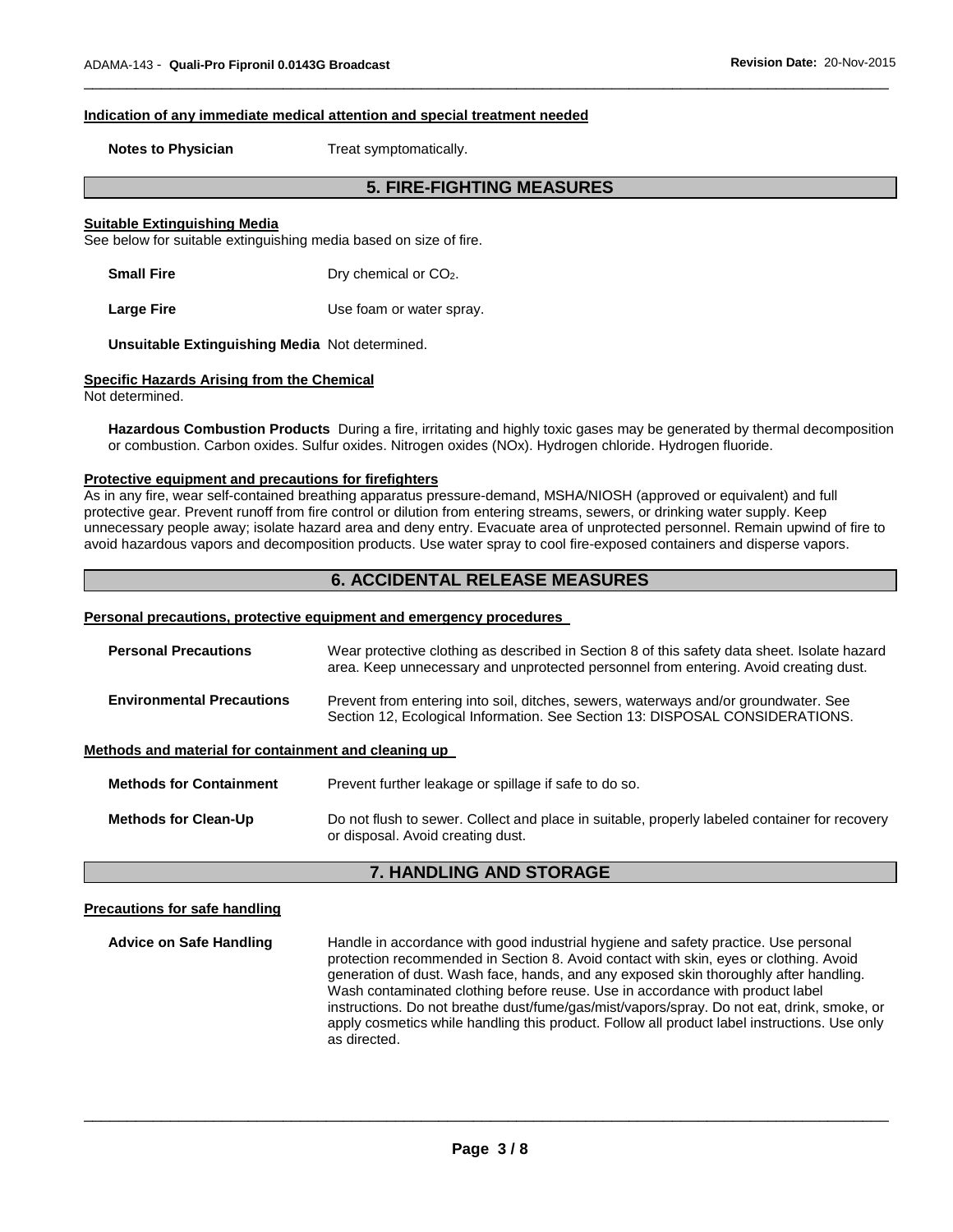#### \_\_\_\_\_\_\_\_\_\_\_\_\_\_\_\_\_\_\_\_\_\_\_\_\_\_\_\_\_\_\_\_\_\_\_\_\_\_\_\_\_\_\_\_\_\_\_\_\_\_\_\_\_\_\_\_\_\_\_\_\_\_\_\_\_\_\_\_\_\_\_\_\_\_\_\_\_\_\_\_\_\_\_\_\_\_\_\_\_\_\_\_\_ **Conditions for safe storage, including any incompatibilities**

| <b>Storage Conditions</b> | Keep container tightly closed and store in a cool, dry and well-ventilated place. Keep out of<br>the reach of children. Keep/store only in original container. Store at ambient conditions. Do<br>not contaminate water, food, or feed by storage or disposal. Protect container from physical<br>damage. Protect from direct sunlight. |
|---------------------------|-----------------------------------------------------------------------------------------------------------------------------------------------------------------------------------------------------------------------------------------------------------------------------------------------------------------------------------------|
|                           |                                                                                                                                                                                                                                                                                                                                         |

**Incompatible Materials Strong oxidizing agents. Strong acids. Strong bases.** 

# **8. EXPOSURE CONTROLS/PERSONAL PROTECTION**

| <b>Exposure Guidelines</b> | The following information is given as general guidance |
|----------------------------|--------------------------------------------------------|
|                            |                                                        |

#### **Appropriate engineering controls**

**Engineering Controls** Please refer to the product label. Use only with adequate ventilation. Use process enclosures, local exhaust ventilation, or other engineering controls to keep worker exposure to airborne contaminants below any recommended or statutory limits.

#### **Individual protection measures, such as personal protective equipment**

**Eye/Face Protection** Wear safety glasses with side shields (or goggles). Goggles are recommended.

#### **Skin and Body Protection** Wear appropriate clothing to prevent repeated or prolonged skin contact. Wear longsleeved shirt, long pants, and shoes plus socks. Use chemical resistant gloves, such as P.V.C., butyl-rubber, nitrile-rubber, or neoprene.

#### **Respiratory Protection** NIOSH-approved respirator or mask in the absence of adequate ventilation.

**General Hygiene Considerations** Handle in accordance with good industrial hygiene and safety practice. Wash face, hands and any exposed skin thoroughly after handling. Take off all contaminated clothing and wash it before reuse. Discard clothing and other absorbent materials that have been drenched or heavily contaminated with this product's concentrate. Do not reuse them. Follow manufacturer's instructions for cleaning and maintaining PPE. If no such instructions for washables, use detergent and hot water. Keep and wash PPE separately from other laundry.

# **9. PHYSICAL AND CHEMICAL PROPERTIES**

# **Information on basic physical and chemical properties**

| <b>Physical State</b><br>Appearance<br>Color | Solid<br>Gray to tan granules<br>Gray to tan | Odor<br><b>Odor Threshold</b> | Slight musty<br>Not determined |
|----------------------------------------------|----------------------------------------------|-------------------------------|--------------------------------|
| <b>Property</b>                              | <b>Values</b>                                | Remarks • Method              |                                |
| pН                                           | $6.5 - 7.5$                                  |                               |                                |
| <b>Melting Point/Freezing Point</b>          | Not determined                               |                               |                                |
| <b>Boiling Point/Boiling Range</b>           | Not determined                               |                               |                                |
| <b>Flash Point</b>                           | Not flammable                                |                               |                                |
| <b>Evaporation Rate</b>                      | Not determined                               |                               |                                |
| <b>Flammability (Solid, Gas)</b>             | Not determined                               |                               |                                |
| <b>Upper Flammability Limits</b>             | Not determined                               |                               |                                |
| <b>Lower Flammability Limit</b>              | Not determined                               |                               |                                |
| <b>Vapor Pressure</b>                        | Not determined                               |                               |                                |
| <b>Vapor Density</b>                         | Not determined                               |                               |                                |
| <b>Specific Gravity</b>                      | Not determined                               |                               |                                |
| <b>Water Solubility</b>                      | Not determined                               |                               |                                |
| Solubility in other solvents                 | Not determined                               |                               |                                |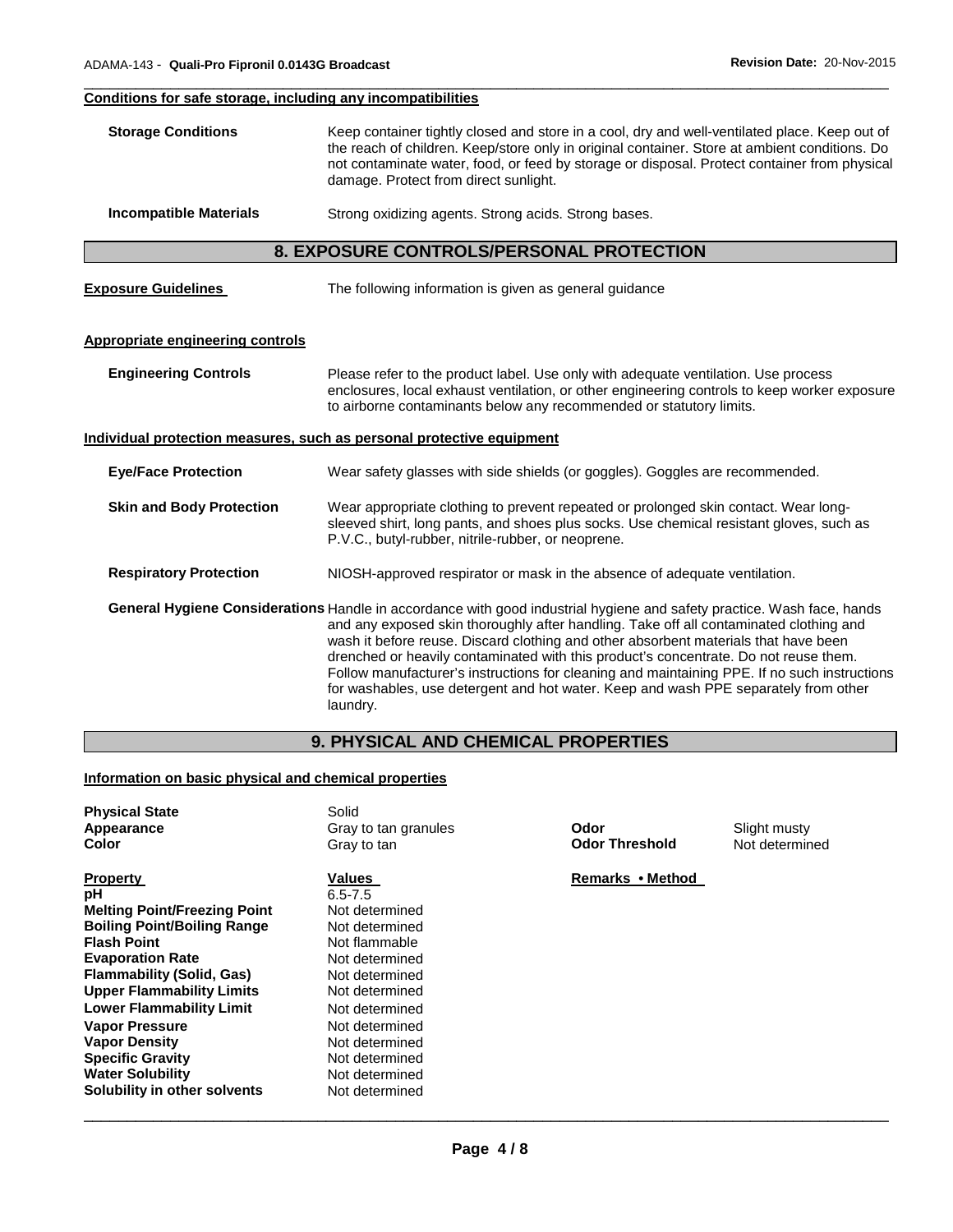| <b>Partition Coefficient</b>     | Not determined |  |
|----------------------------------|----------------|--|
| <b>Auto-ignition Temperature</b> | Not determined |  |
| <b>Decomposition Temperature</b> | Not determined |  |
| <b>Kinematic Viscosity</b>       | Not determined |  |
| <b>Dynamic Viscosity</b>         | Not determined |  |
| <b>Explosive Properties</b>      | Not determined |  |
| <b>Oxidizing Properties</b>      | Not determined |  |
| <b>Bulk Density</b>              | 42-48 lb/ft3   |  |
|                                  |                |  |

# **10. STABILITY AND REACTIVITY**

#### **Reactivity**

Not reactive under normal conditions.

#### **Chemical Stability**

Stable under recommended storage conditions.

#### **Possibility of Hazardous Reactions**

None under normal processing.

Hazardous Polymerization Not known to occur.

#### **Conditions to Avoid**

See Sec. 7 Handling & Storage.

#### **Incompatible Materials**

Strong oxidizing agents. Strong acids. Strong bases.

#### **Hazardous Decomposition Products**

During a fire, irritating and highly toxic gases may be generated by thermal decomposition or combustion. No additional hazardous decomposition products were identified other than the combustion products identified in Section 5 of this SDS.

# **11. TOXICOLOGICAL INFORMATION**

#### **Information on likely routes of exposure**

| <b>Product Information</b>                                  |                                                                                                                                              |
|-------------------------------------------------------------|----------------------------------------------------------------------------------------------------------------------------------------------|
| <b>Eve Contact</b>                                          | Causes serious eye irritation.                                                                                                               |
| <b>Skin Contact</b>                                         | Avoid contact with skin.                                                                                                                     |
| <b>Inhalation</b>                                           | Avoid inhalation of dust.                                                                                                                    |
| Ingestion                                                   | Do not ingest.                                                                                                                               |
| <b>Component Information</b><br>Not available               |                                                                                                                                              |
| Information on physical, chemical and toxicological effects |                                                                                                                                              |
| <b>Symptoms</b>                                             | Please see section 4 of this SDS for symptoms.                                                                                               |
|                                                             | Delayed and immediate effects as well as chronic effects from short and long-term exposure                                                   |
| Carcinogenicity                                             | Based on the information provided, this product does not contain any carcinogens or<br>potential carcinogens as listed by OSHA, IARC or NTP. |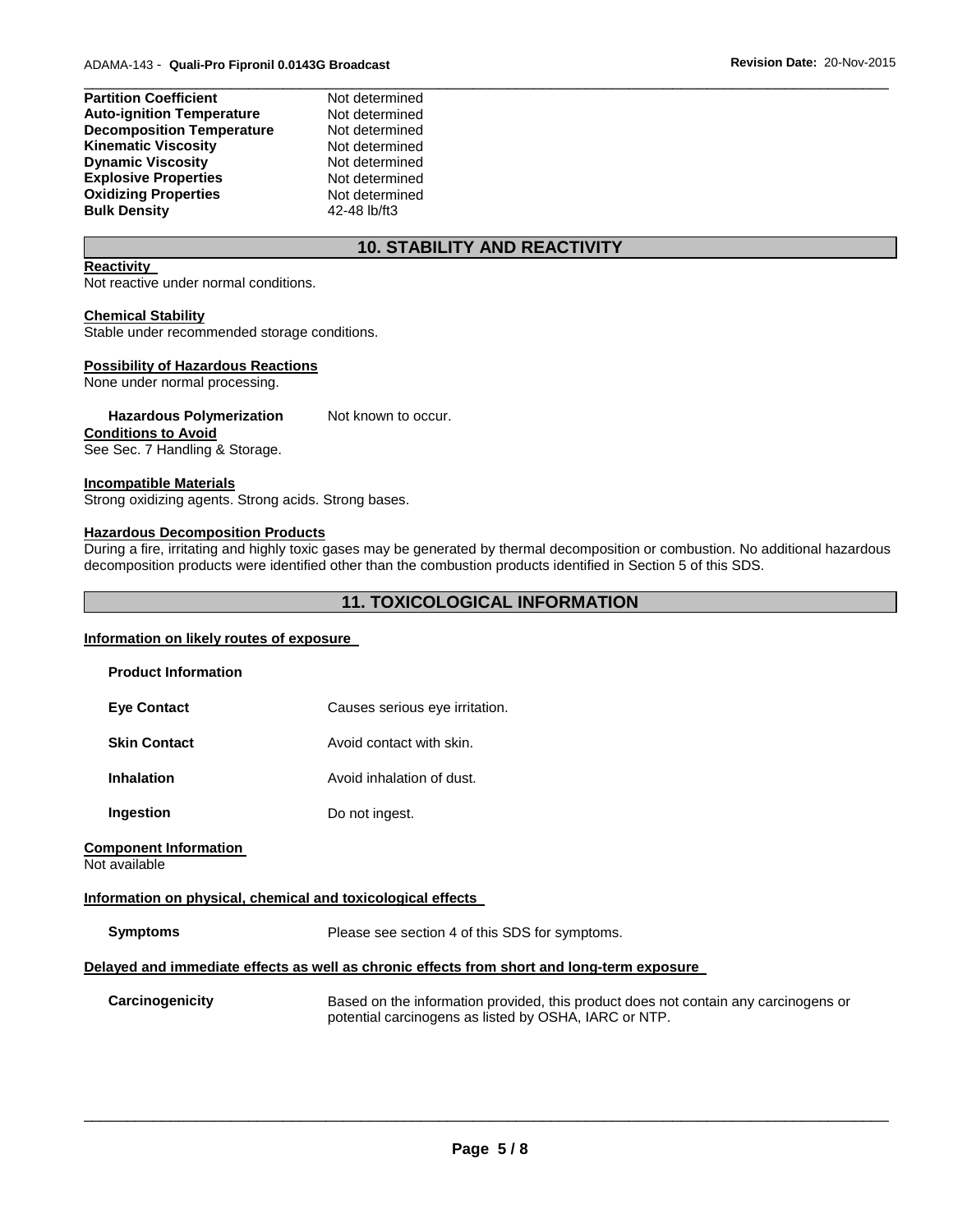**Product Information (Numerical measures of toxicity) Acute Oral LD50 (Rat)**: >5,000 mg/kg **Acute Dermal LD50 (Rabbit)**: >2,000 mg/kg **Acute Inhalation LC50 (Rat)**: 5.16 mg/L (4-hr) **Eye Irritation**: Moderately irritating. **Dermal Irritation**: Slightly irritating. **Dermal Sensitization**: Not a skin sensitizer.

# **12. ECOLOGICAL INFORMATION**

\_\_\_\_\_\_\_\_\_\_\_\_\_\_\_\_\_\_\_\_\_\_\_\_\_\_\_\_\_\_\_\_\_\_\_\_\_\_\_\_\_\_\_\_\_\_\_\_\_\_\_\_\_\_\_\_\_\_\_\_\_\_\_\_\_\_\_\_\_\_\_\_\_\_\_\_\_\_\_\_\_\_\_\_\_\_\_\_\_\_\_\_\_

#### **Ecotoxicity**

This pesticide is toxic to birds, fish, aquatic and estuarine (tidewater welling) invertebrates. Do not apply directly to water or to areas where surface water is present or to intertidal areas below the mean high water mark. Runoff from treated areas may be hazardous to aquatic organisms in neighboring areas. Cover, incorporate or clean up granules that are spilled. Do not contaminate water when disposing of equipment washwater or rinsate.

#### **Persistence/Degradability**

Not determined.

# **Bioaccumulation**

Not determined.

**Mobility** Not determined

#### **Other Adverse Effects**

Not determined

# **13. DISPOSAL CONSIDERATIONS**

#### **Waste Treatment Methods**

| <b>Disposal of Wastes</b>     | Pesticide wastes are toxic. Improper disposal of excess pesticide, spray mixture, or rinsate<br>is a violation of Federal law. If these wastes cannot be disposed of by use according to<br>label instructions, contact your State Pesticide or Environmental Control Agency, or the<br>Hazardous Waste representative of the nearest EPA Regional Office for guidance. |
|-------------------------------|-------------------------------------------------------------------------------------------------------------------------------------------------------------------------------------------------------------------------------------------------------------------------------------------------------------------------------------------------------------------------|
| <b>Contaminated Packaging</b> | Disposal should be in accordance with applicable regional, national and local laws and<br>regulations.                                                                                                                                                                                                                                                                  |

# **14. TRANSPORT INFORMATION**

| Package size less than 882 Lbs. (400 Kg.): Not regulated       |
|----------------------------------------------------------------|
|                                                                |
| <b>UN3077</b>                                                  |
| Environmentally hazardous substances, solid, n.o.s. (fipronil) |
| 9                                                              |
| Ш                                                              |
| Yes                                                            |
|                                                                |
| <b>UN3077</b>                                                  |
| Environmentally hazardous substances, solid, n.o.s. (fipronil) |
| 9                                                              |
| Ш                                                              |
| Yes                                                            |
|                                                                |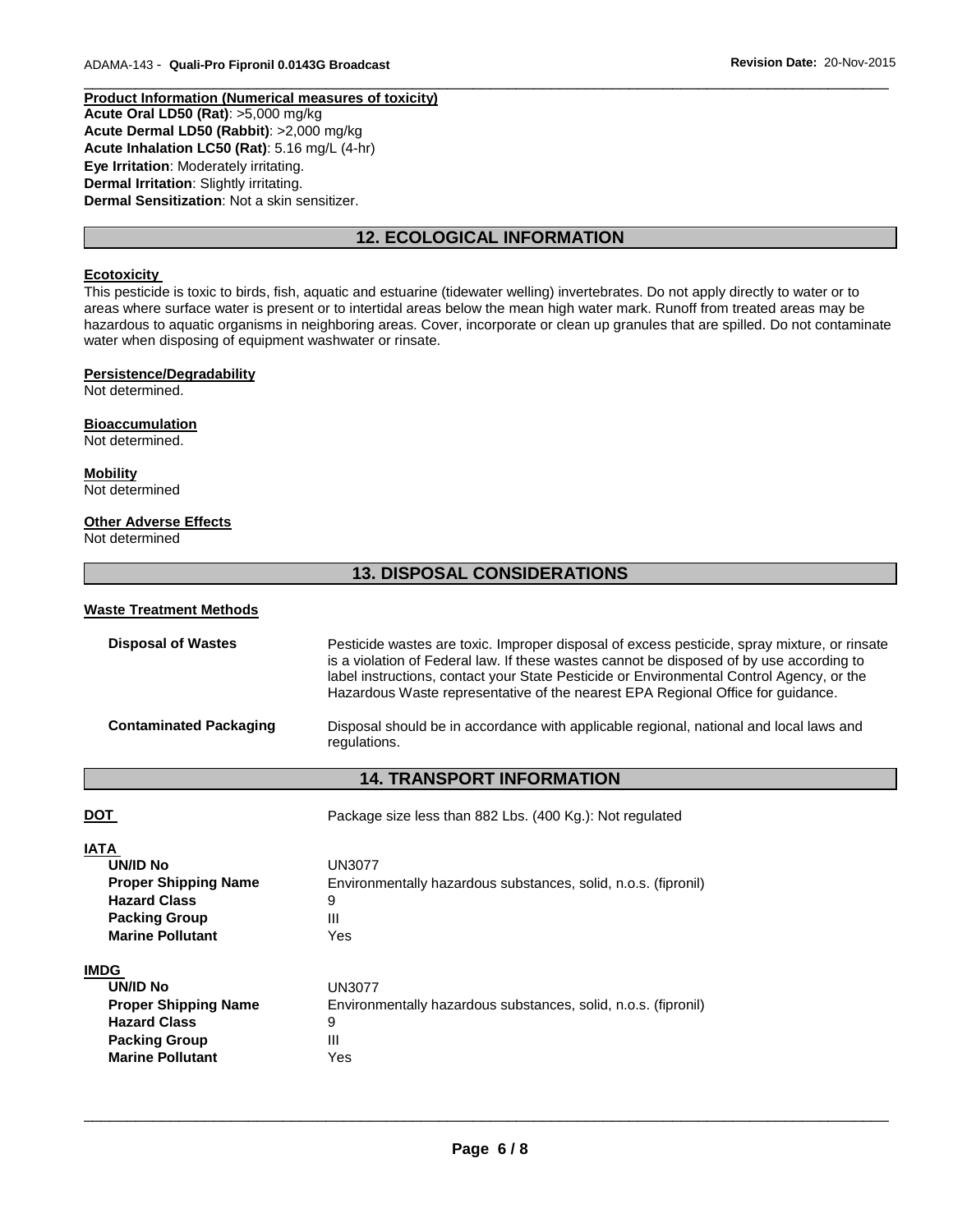#### \_\_\_\_\_\_\_\_\_\_\_\_\_\_\_\_\_\_\_\_\_\_\_\_\_\_\_\_\_\_\_\_\_\_\_\_\_\_\_\_\_\_\_\_\_\_\_\_\_\_\_\_\_\_\_\_\_\_\_\_\_\_\_\_\_\_\_\_\_\_\_\_\_\_\_\_\_\_\_\_\_\_\_\_\_\_\_\_\_\_\_\_\_ **15. REGULATORY INFORMATION**

#### **International Inventories**

All components are listed or exempt.

#### **US Federal Regulations**

#### **SARA 311/312 Hazard Categories**

| Acute Health Hazard               | Yes |
|-----------------------------------|-----|
| Chronic Health Hazard             | No. |
| Fire Hazard                       | No. |
| Sudden Release of Pressure Hazard | No. |
| Reactive Hazard                   | N٥  |

#### **SARA 313**

Not determined

#### **US State Regulations**

#### **California Proposition 65**

This product does not contain any Proposition 65 chemicals.

#### **U.S. State Right-to-Know Regulations**

Not determined

#### **EPA Pesticide Registration Number** 53883-272-66222

#### **EPA Statement**

This chemical is a pesticide product registered by the Environmental Protection Agency and is subject to certain labeling requirements under federal pesticide law. These requirements differ from the classification criteria and hazard information required for safety data sheets, and for workplace labels of non-pesticide chemicals. Following is the hazard information as required on the pesticide label:

#### **EPA Pesticide Label**

Signal Word: Caution

Caution. Harmful if absorbed through the skin. Causes eye irritation. Avoid contact with skin, eyes or clothing. Wash thoroughly with soap and water after handling.

#### **Difference between SDS and EPA pesticide label**

|                                   | <b>EPA</b>                              | <b>OSHA</b>                   |
|-----------------------------------|-----------------------------------------|-------------------------------|
| <b>Signal Word</b>                | Caution                                 | Warning                       |
| Acute toxicity - Dermal           | Harmful if absorbed<br>through the skin | N/A                           |
| Serious eye damage/eye irritation | Causes eye irritation                   | Causes serious eye irritation |